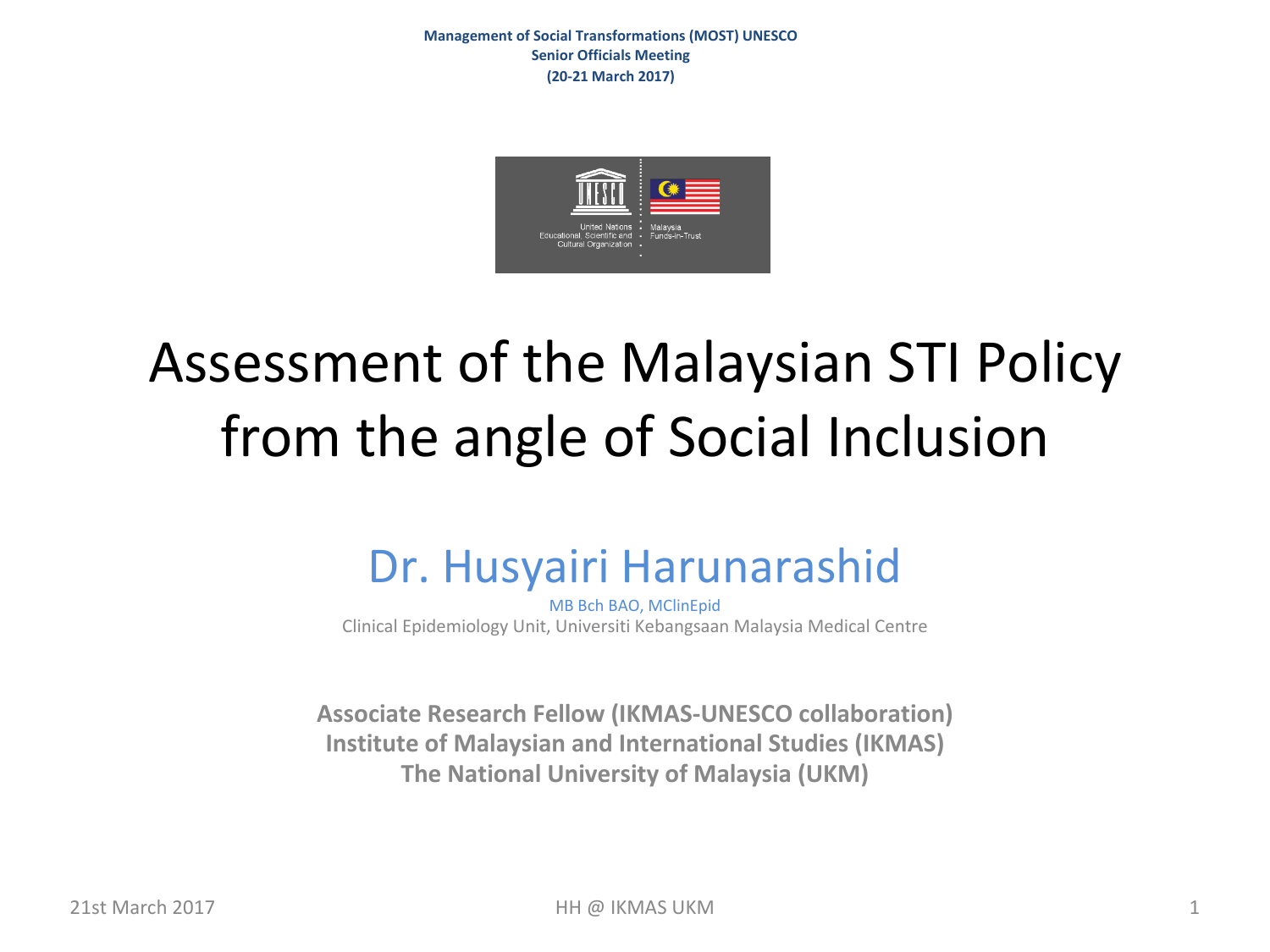# Overall objective

To strengthen national capacity in Malaysia to **assess** and **reform** social policy and regulatory frameworks toward increasing their inclusiveness and ensuring equal enjoyment of human rights by all, including the disadvantaged and vulnerable groups in the country.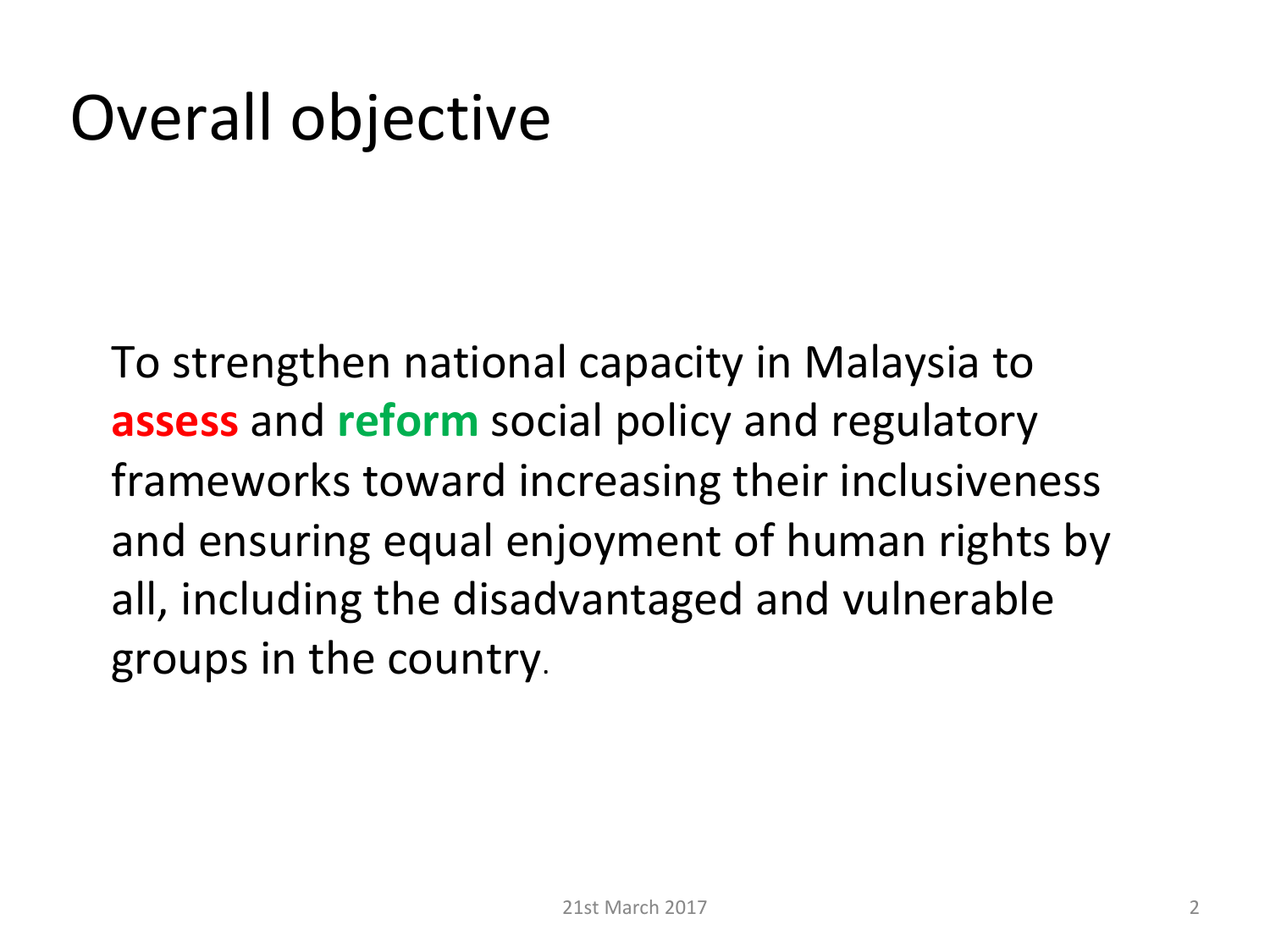# 3-stage, 6 month process

Research Proposal and Action Plan agreed in August 2016;

Methodology Workshop  $(21<sup>st</sup>$  August 2016)



#### NPSTI selected

"Inclusive Policy 

Challenges and 

Approaches and Data Gaps,

Opportunities: Selected Case Studies in ASEAN" -UNESCO-IKMAS 

Roundtable, August 2014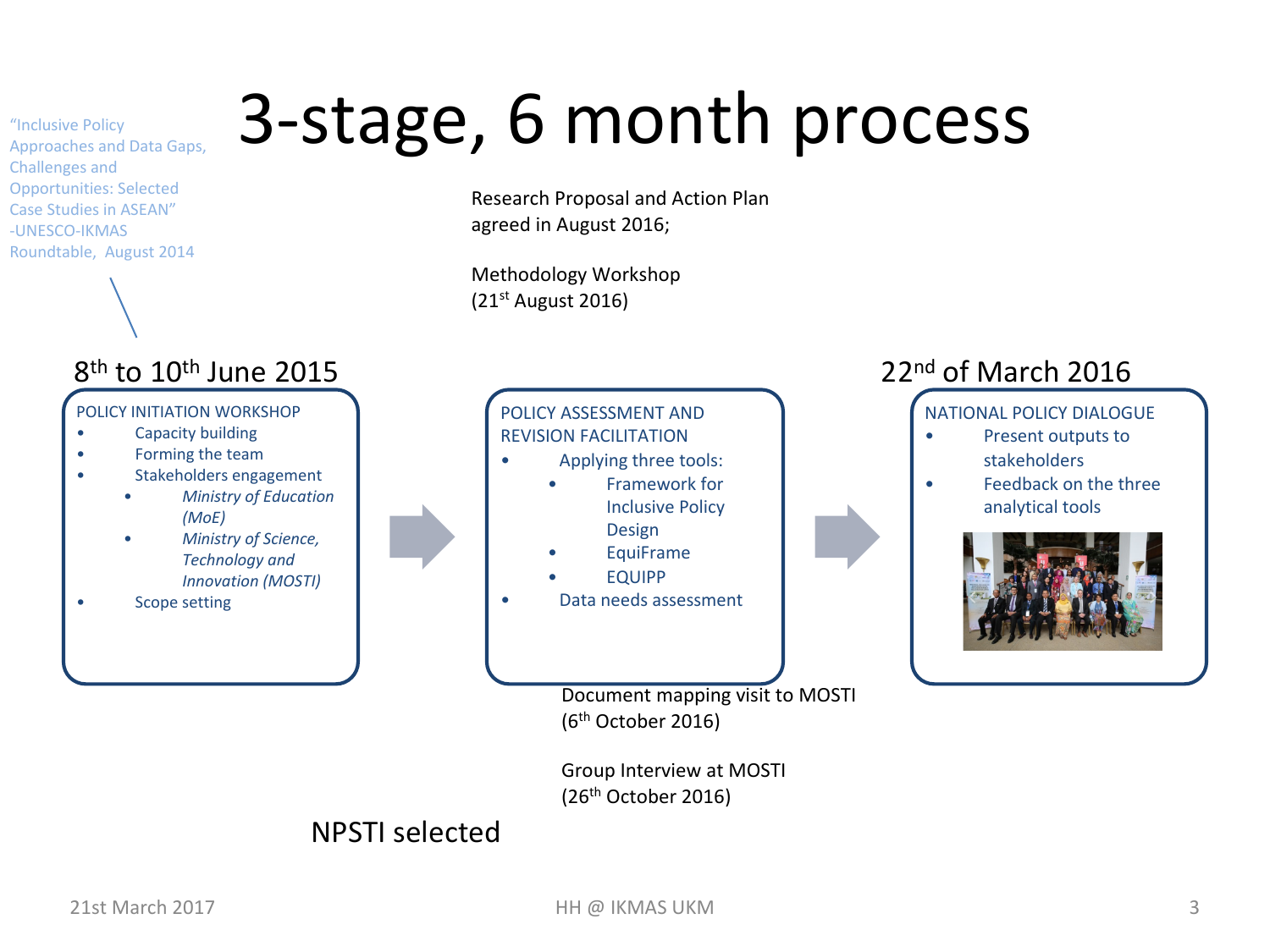

AN ASSESSMENT OF THE NATIONAL POLICY ON SCIENCE, TECHNOLOGY AND **INNOVATION (NPSTI) IN ENHANCING SOCIAL INCLUSION IN RESEARCH AND INNOVATION**



**Objectives & Methodology**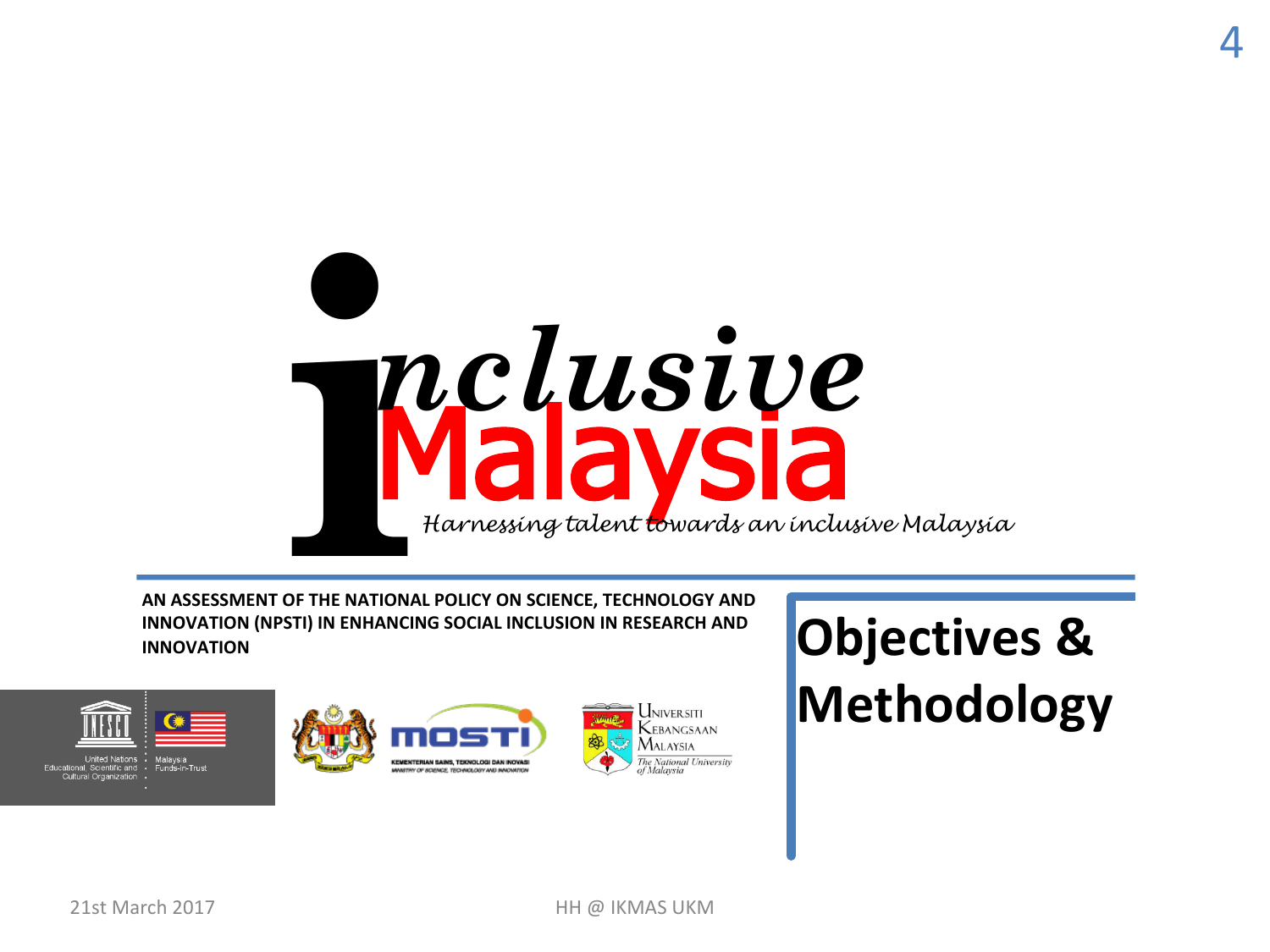# Specific objectives

|                | To identify aspects/attributes/elements of social<br>inclusion in the National Policy on Science,<br><b>MACRO</b><br>Technology & Innovation 2013-2020 (NPSTI), |
|----------------|-----------------------------------------------------------------------------------------------------------------------------------------------------------------|
| $\overline{2}$ | To assess the degree of inclusiveness in the<br><b>MICRO</b><br>areas of research and innovation in NPSTI, and                                                  |
| 3              | To assess the quality of relevant data and<br>identify gaps and issues to be addressed.                                                                         |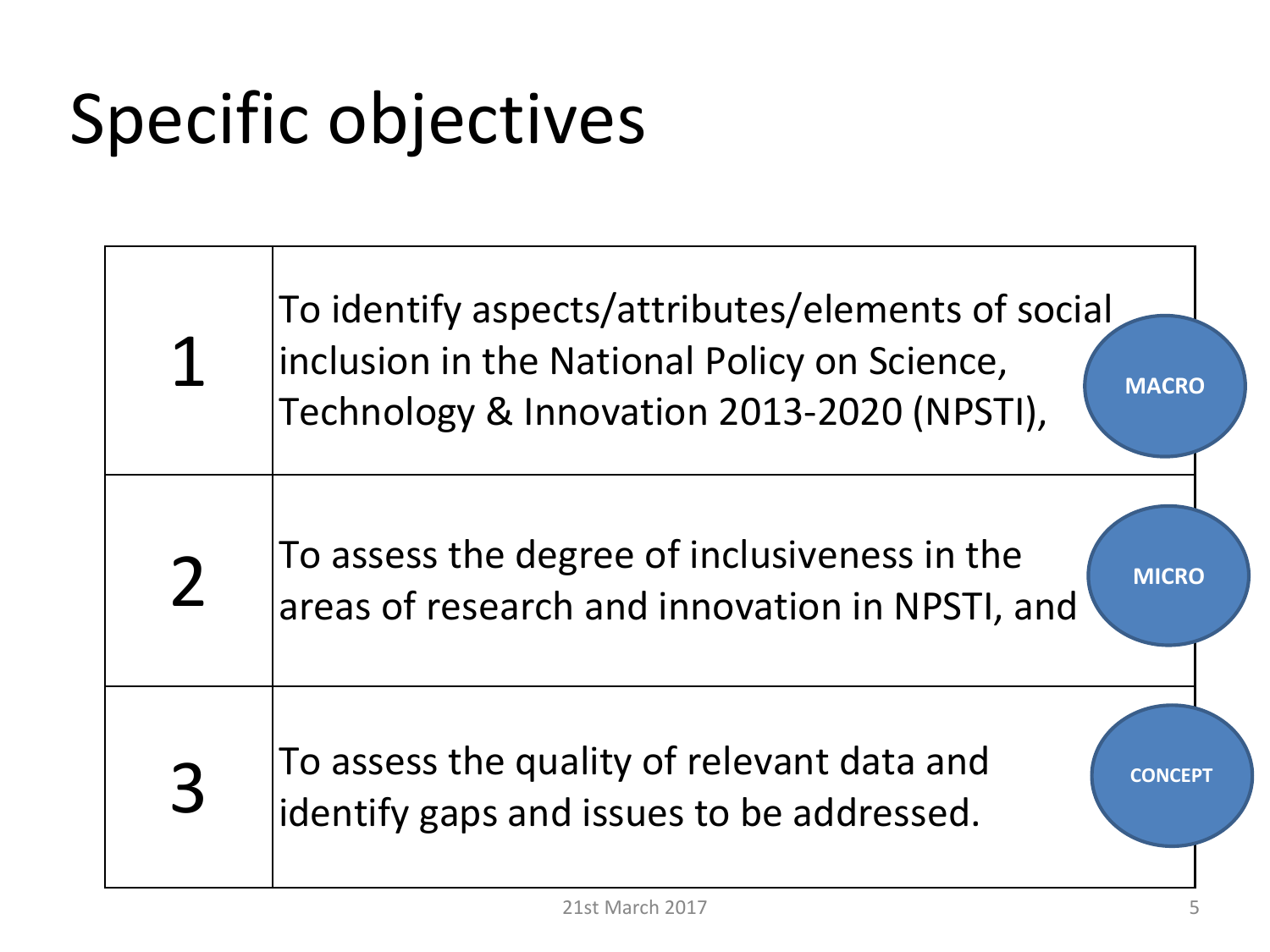# National Policy on Science, Technology & Innovation 2013-2020 (**NPSTI**)

#### NATIONAL POLICY ON SCIENCE, TECHNOLOGY AND INNOVATION (2013-2020) (NPSTI)

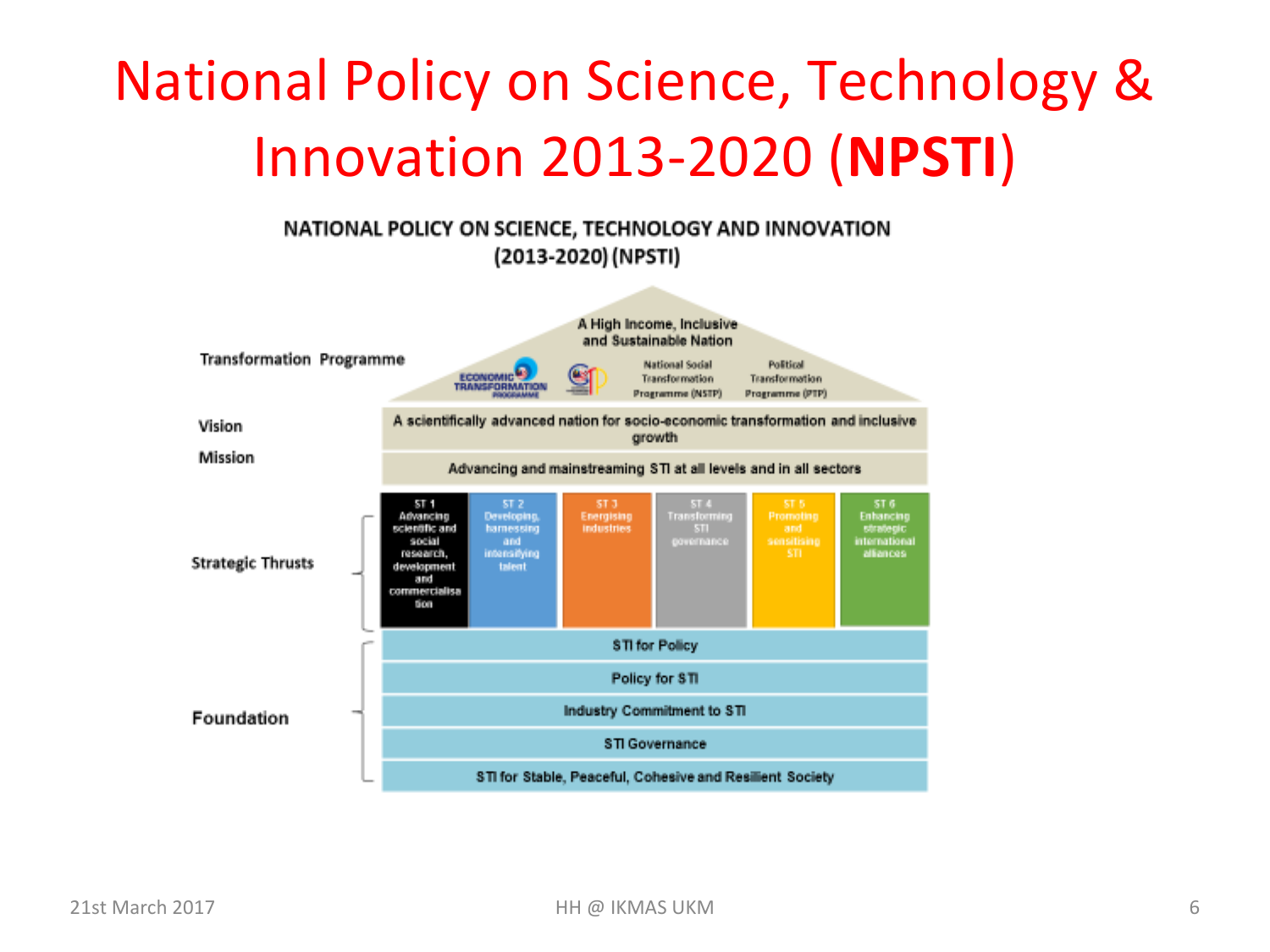# **NPSTI**

• "Social" policy?

– Not directly addressing issues of social concern

- Policy for Social Development – Implications of cross-generational effects
- Policy for Social Transformation
	- $-$  Accelerated growth may potentiate exclusion of the at-risk groups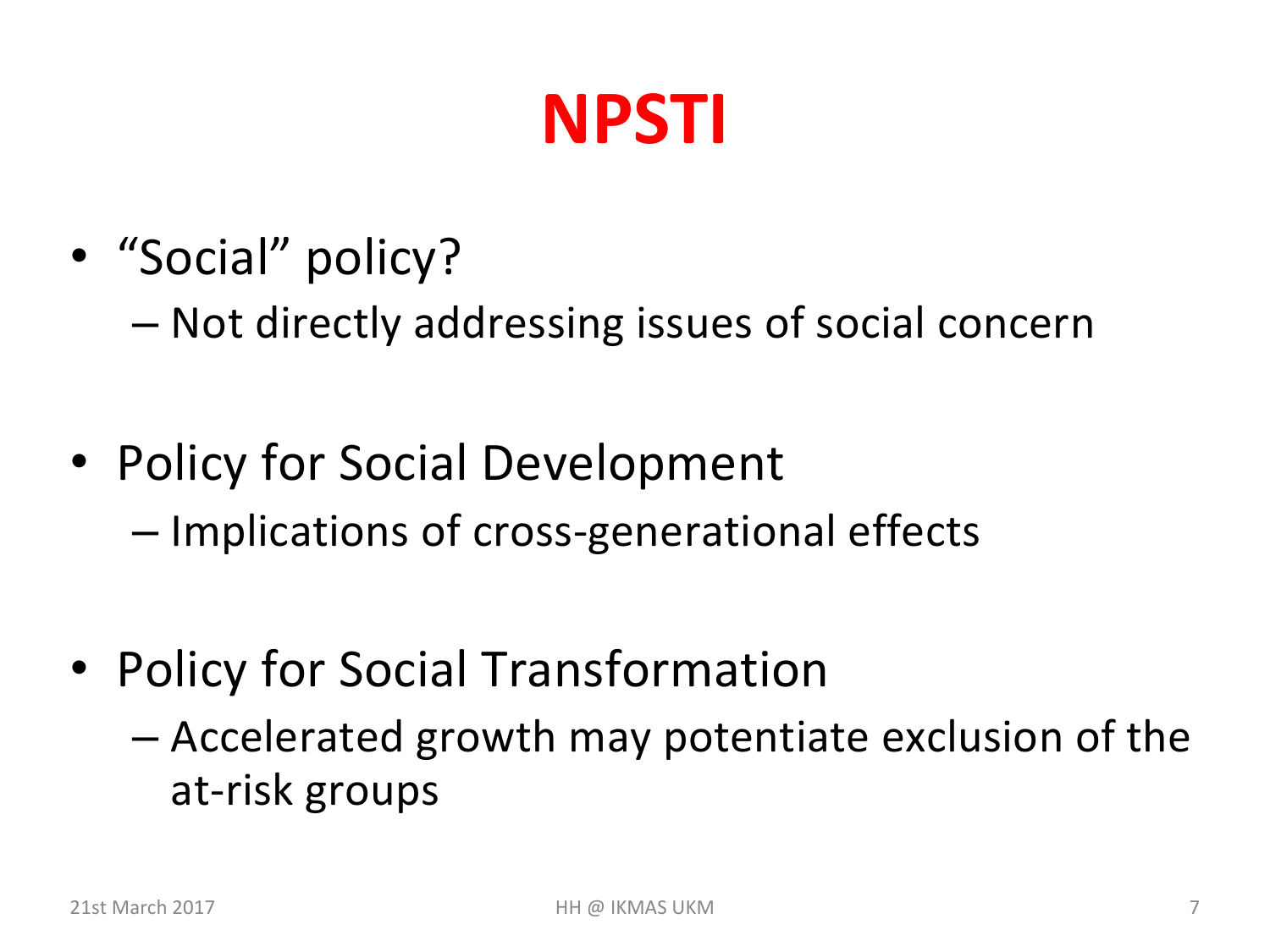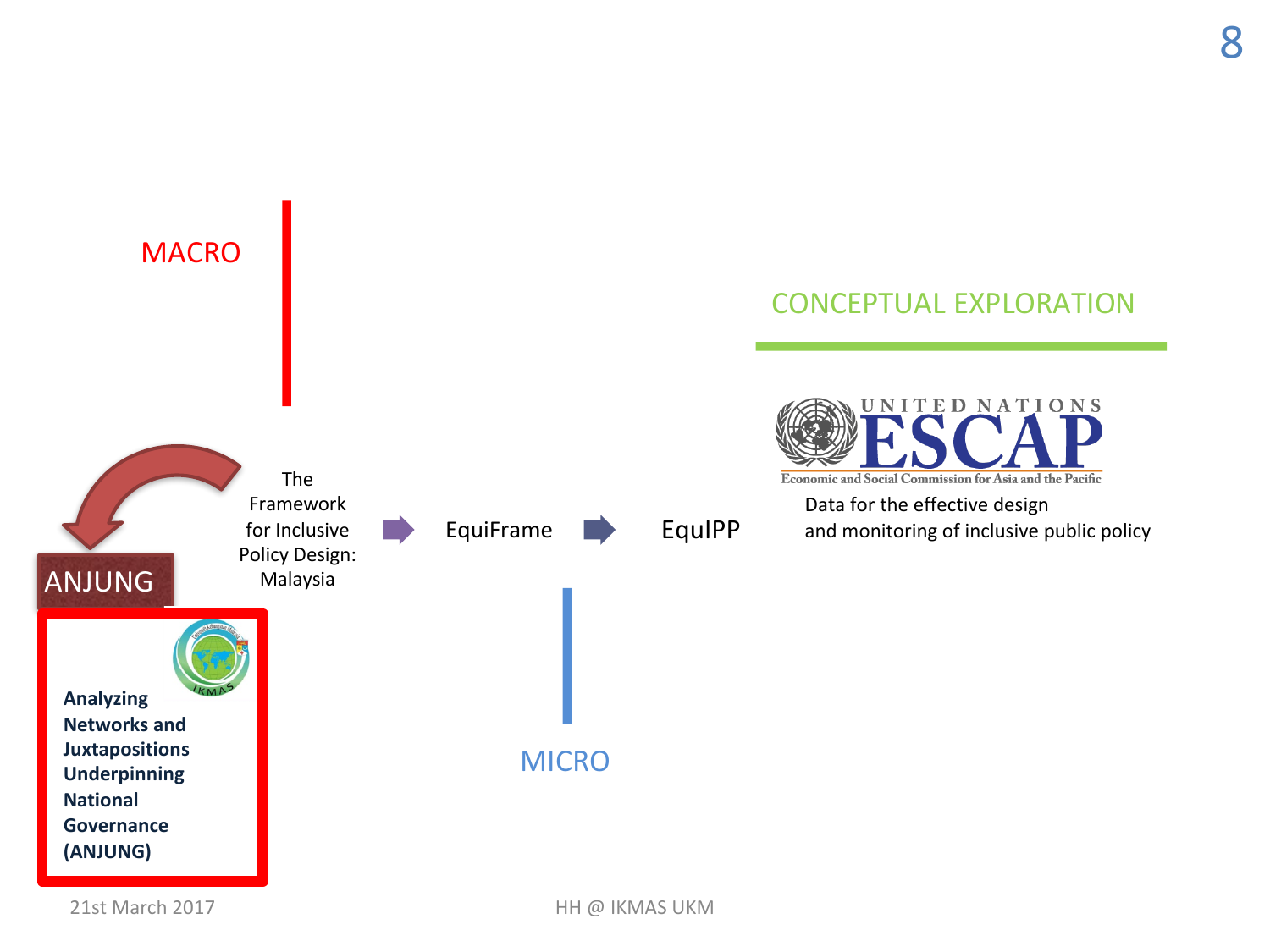

Composite elements of social inclusion in the UNESCO Policy Lab "Framework for Inclusive Policy Design: Malaysia"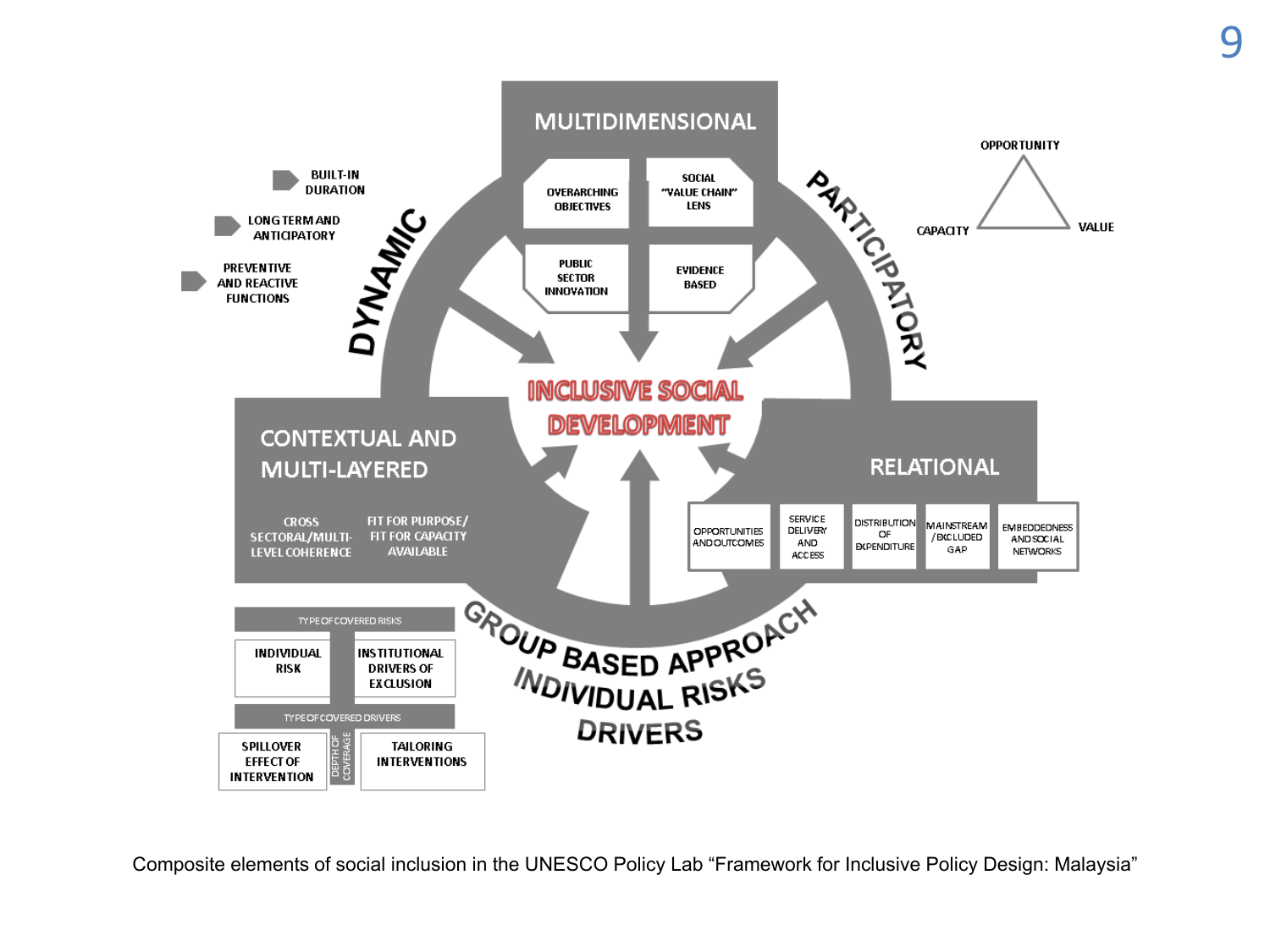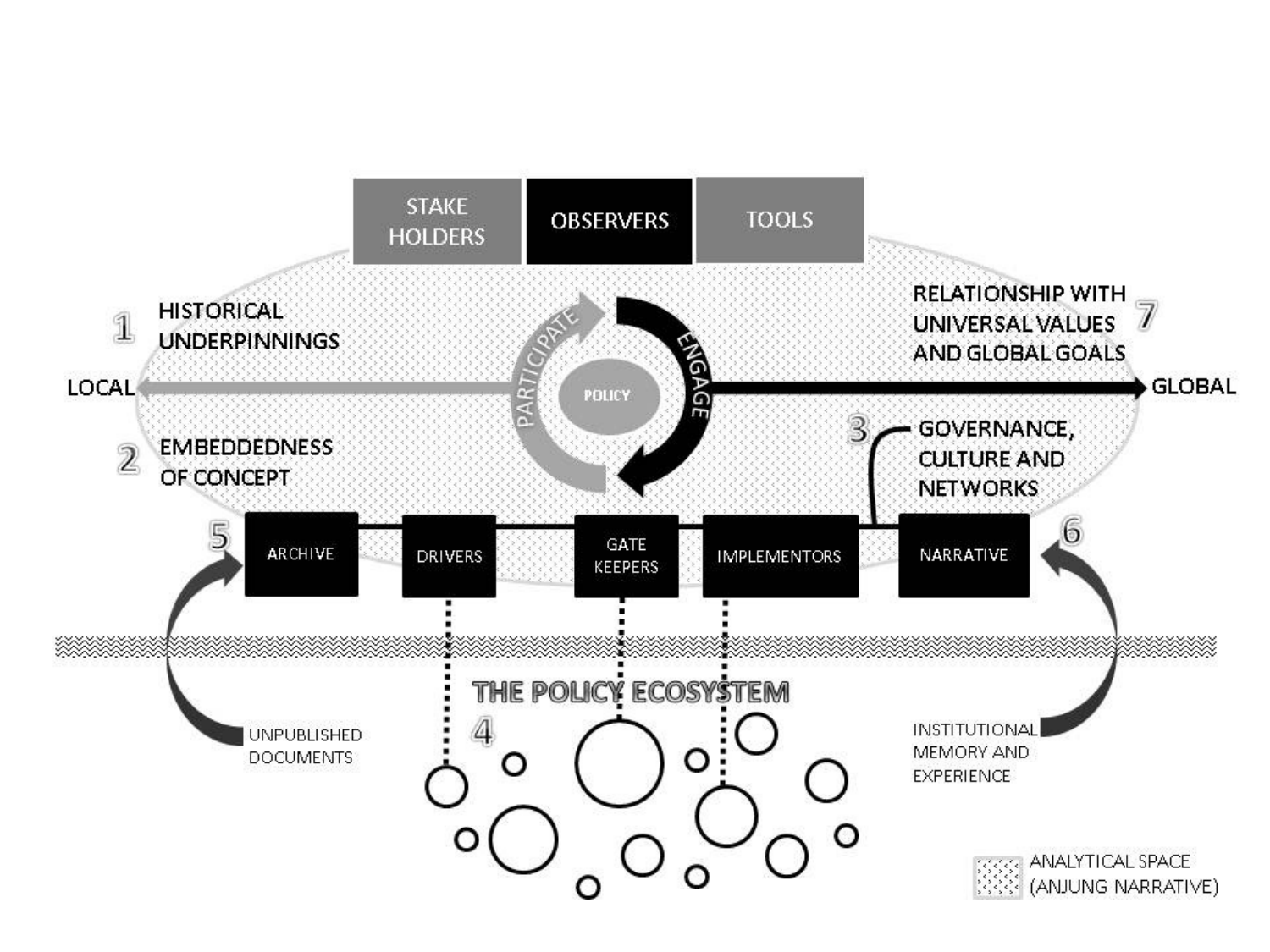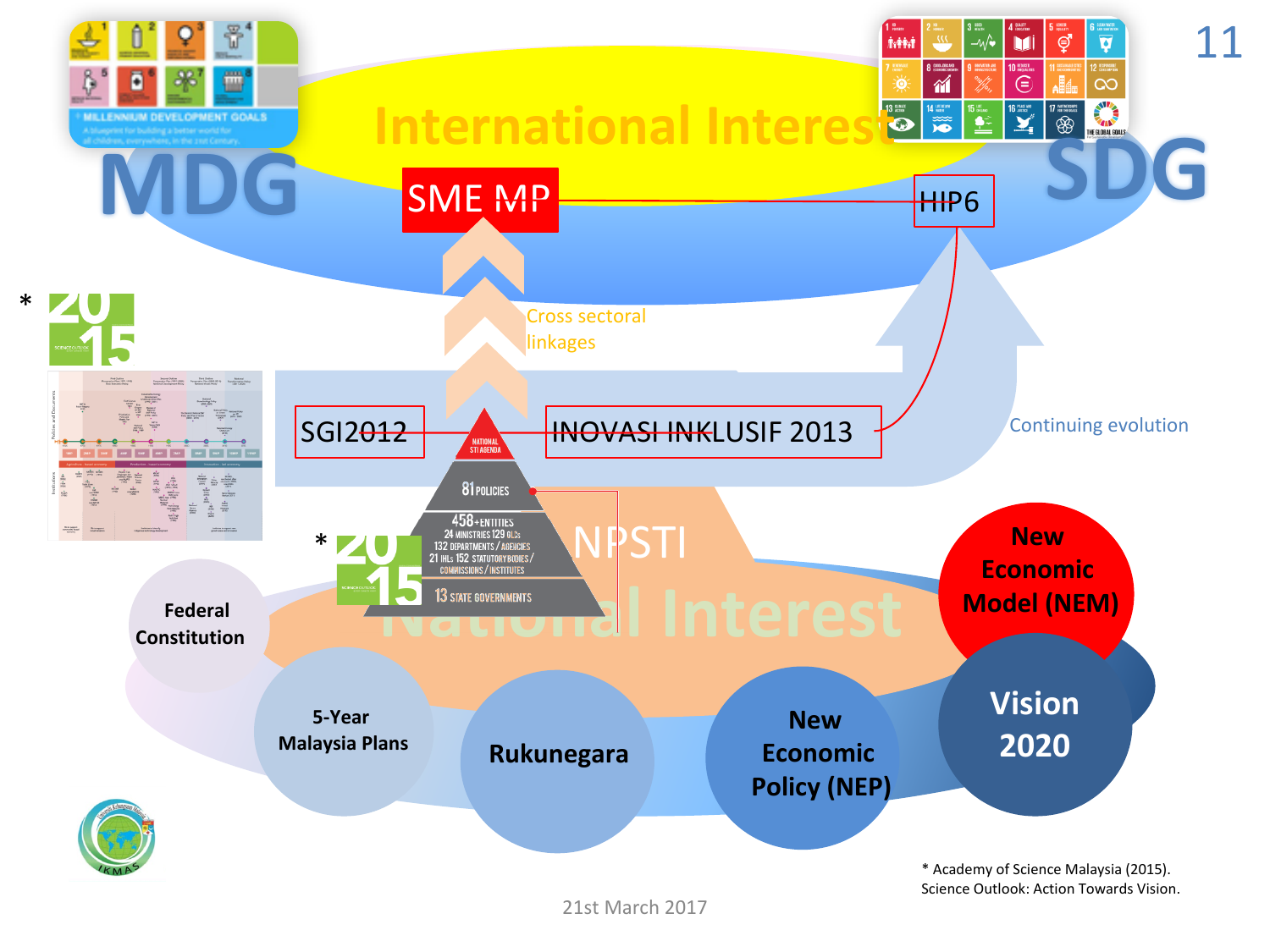### Insights into social inclusion in **Malaysian Public Policy**

- All three methods (UNESCO Analytical Framework, EquiFrame & EquIPP) have their own strengths & can be used for specific & also general purposes.
- UNESCO Analytical Framework is useful for macro-historical & multidimensional analysis of policies
- EquiFrame & EquIPP are useful for analysis of mid-level policy & programmes as they identify the linguistics and semantics of the policy document & perform an 'audit' based on set criteria of social inclusion.
- Based on the Malaysian case study, the National Working Group applies the three tools, and extends the narrative to grasp effectively the underlying essentials, variations & the dynamics over time. The modified tool is called the Analysis of Networks and Juxtapositions Underpinning National Governance framework (ANJUNG).
- However, ANJUNG cannot be used as a stand-alone tool; it has to be used as a complementary tool to the three mentioned above.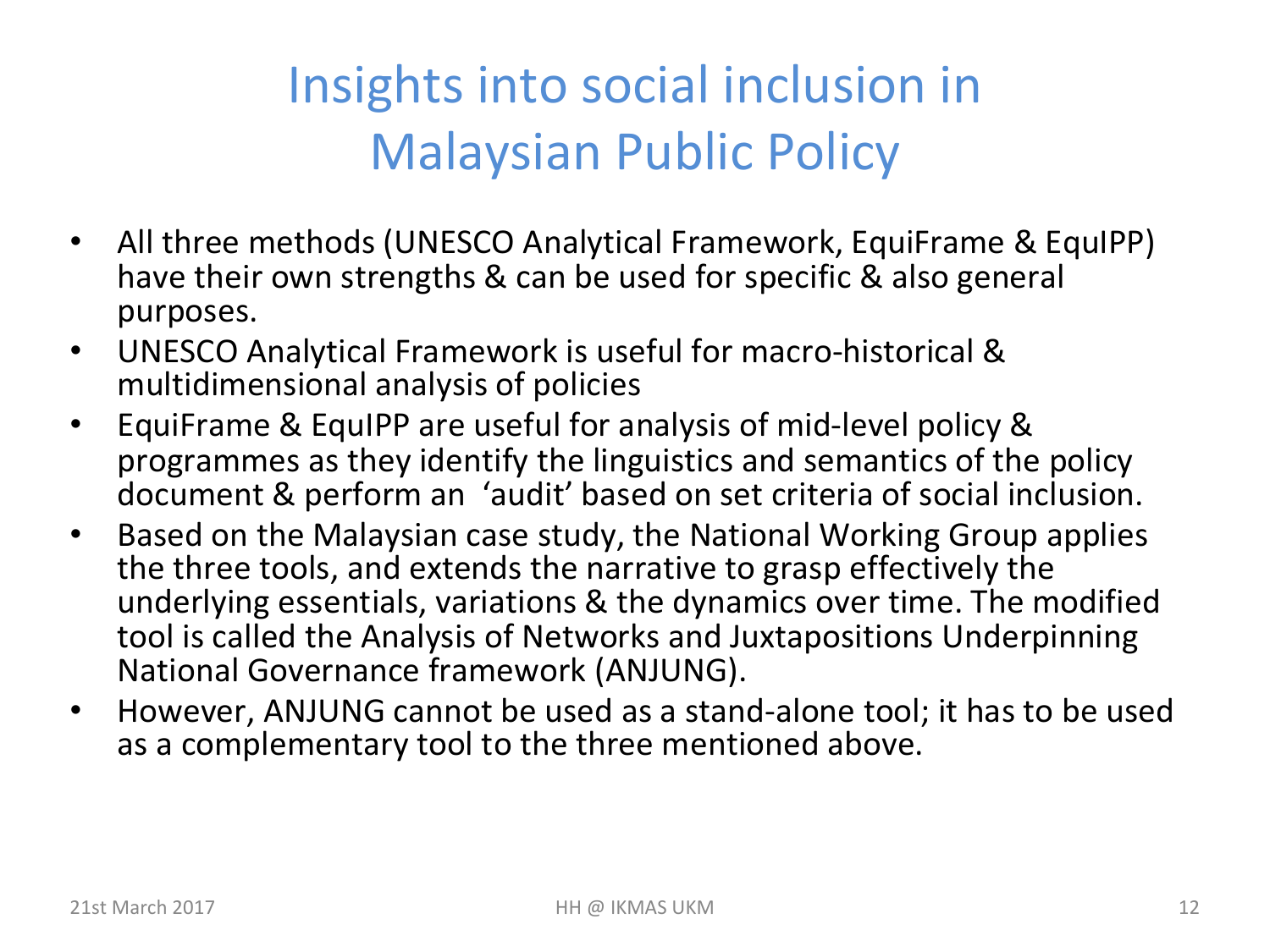Thank you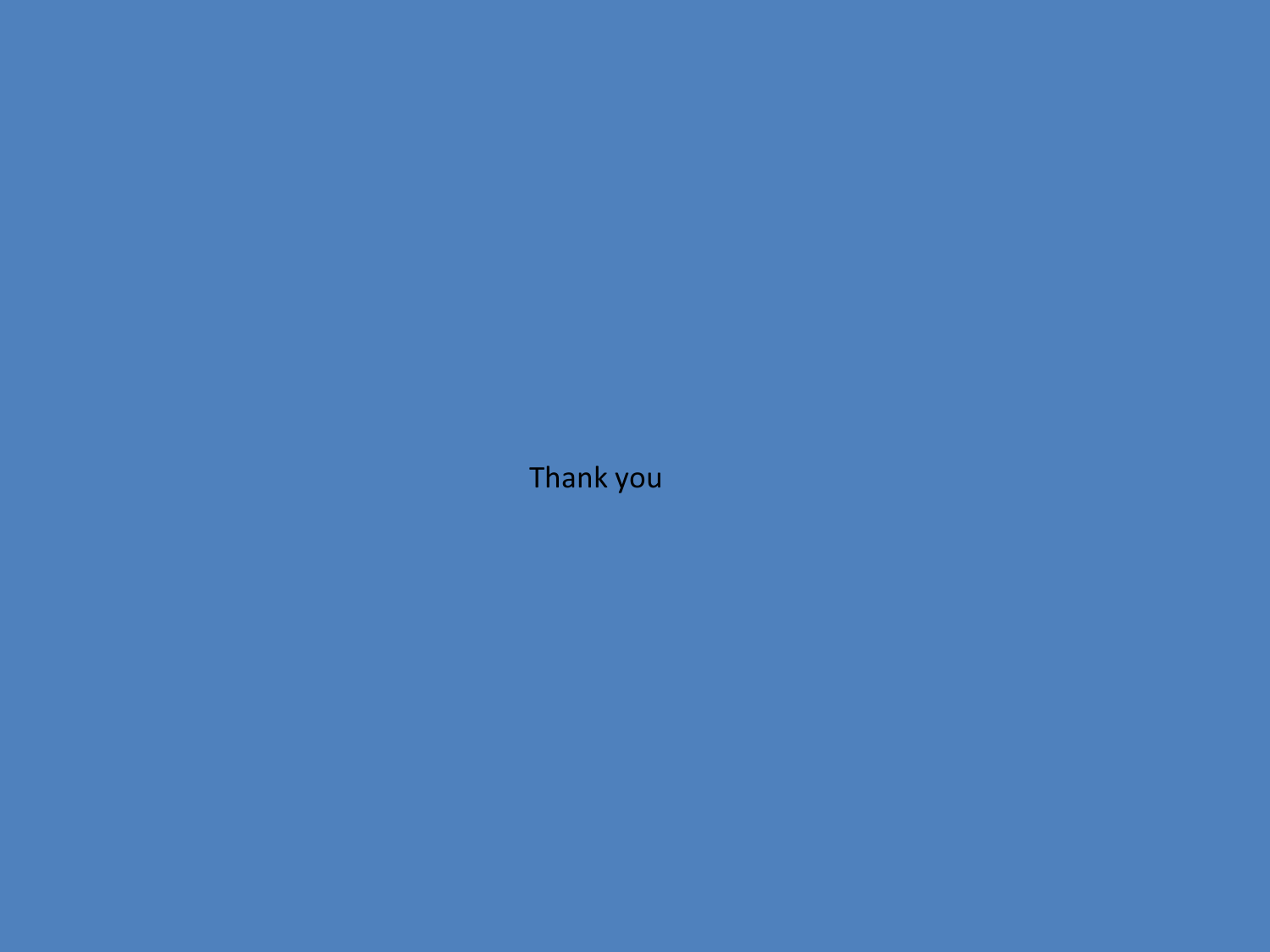**Section One** 

# **KEY FINDINGS**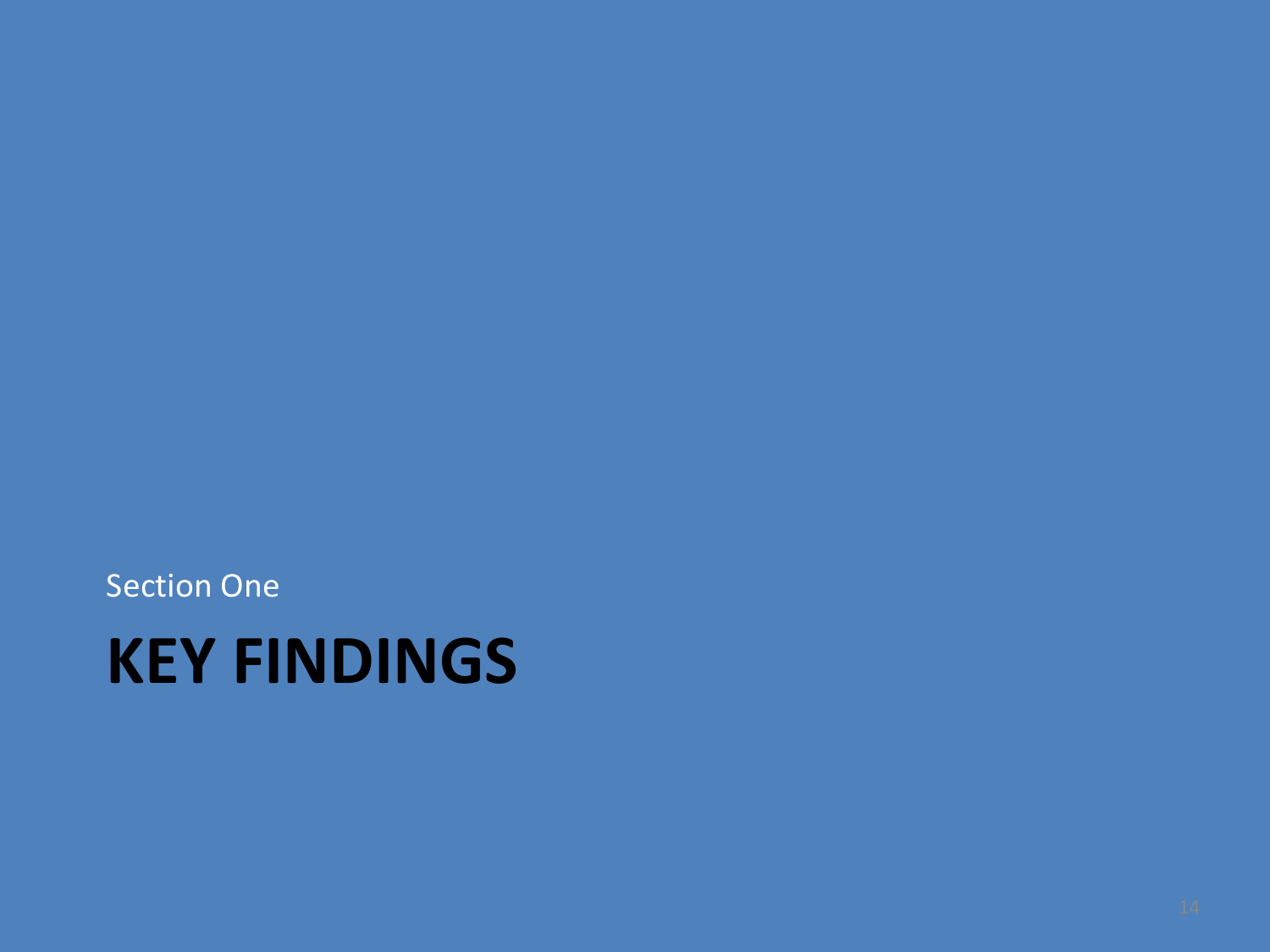**NPSTI** as a policy contains ideas of social inclusion, though without using the term 'social inclusion' explicitly.

- 1. The Vision and Mission of NPSTI contain statement of intent & aspirations for inclusion;
- 2. Also in terms of ambition NPSTI states: "STI should be pervasive & touch the lives of every Malaysian"
- 3. In terms of core concepts coverage, of 21 Core Concepts of social inclusion in EquiFrame, 15 CCs are relevant in context of NPSTI, 11 being referenced.
- 4. In terms of vulnerable groups, NPSTI mentions "those with limited resources" & "the excluded including the disadvantaged & low income groups".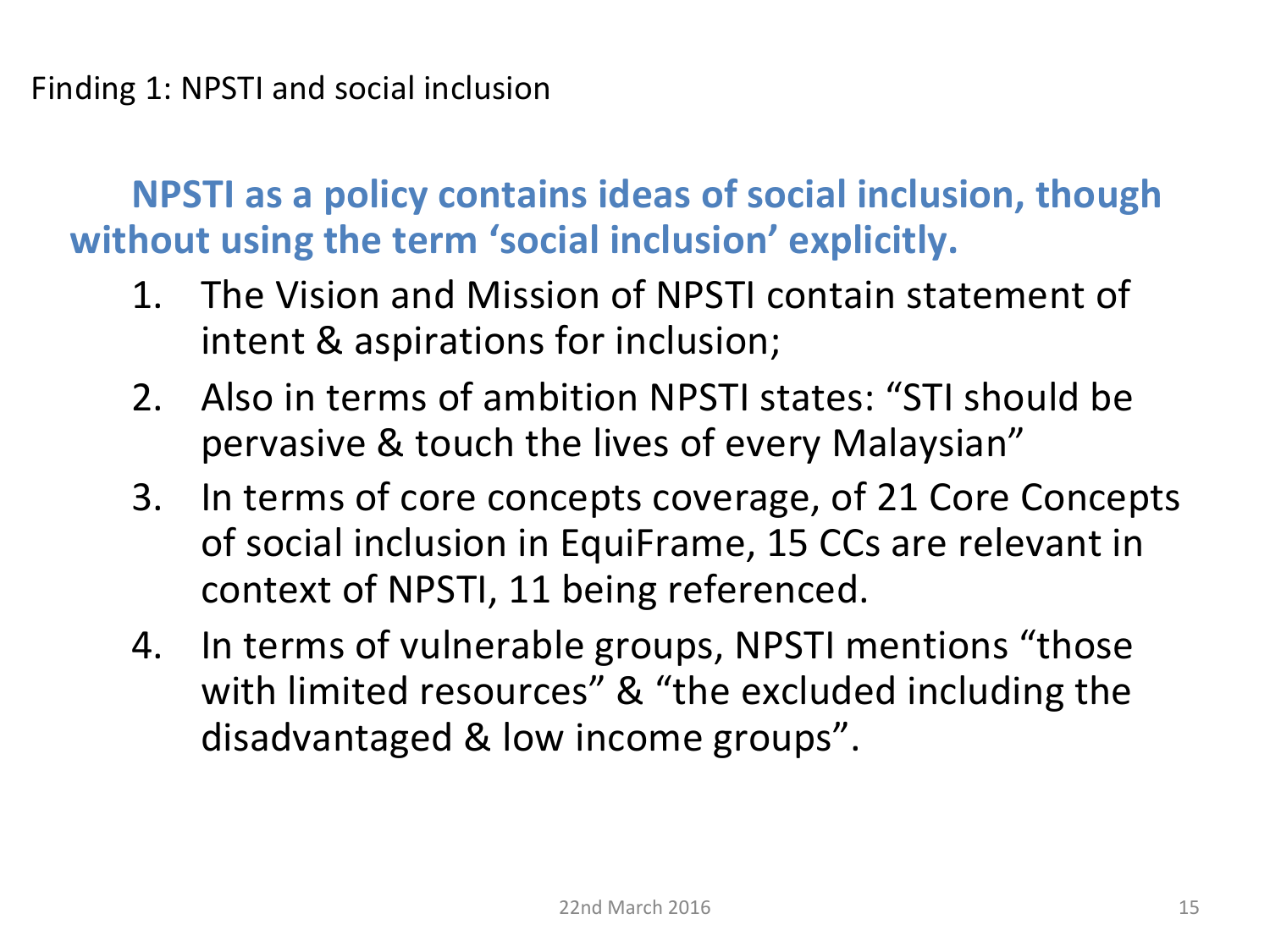Finding 2: NPSTI in context of national paradigm in which social inclusion as guiding principle

- **► NPSTI cannot be studied as a stand-alone policy, but must be located within the broader framework of the national development paradigm & the STI ecosystem**
- $\triangleright$  The idea of social inclusion has been the guiding principle ever since Malaysia's independence. It is embedded within the overarching national paradigm.
- $\triangleright$  In the 21<sup>st</sup> century, the concept of social inclusion has been made explicit in the Malaysian development policies  $- 10MP$ , 11MP, NEM.
- $\triangleright$  This is in keeping with the global agenda initiated by the United Nations through UNESCO and others to promote social inclusion in public policies & strengthen regulatory frameworks for that purpose.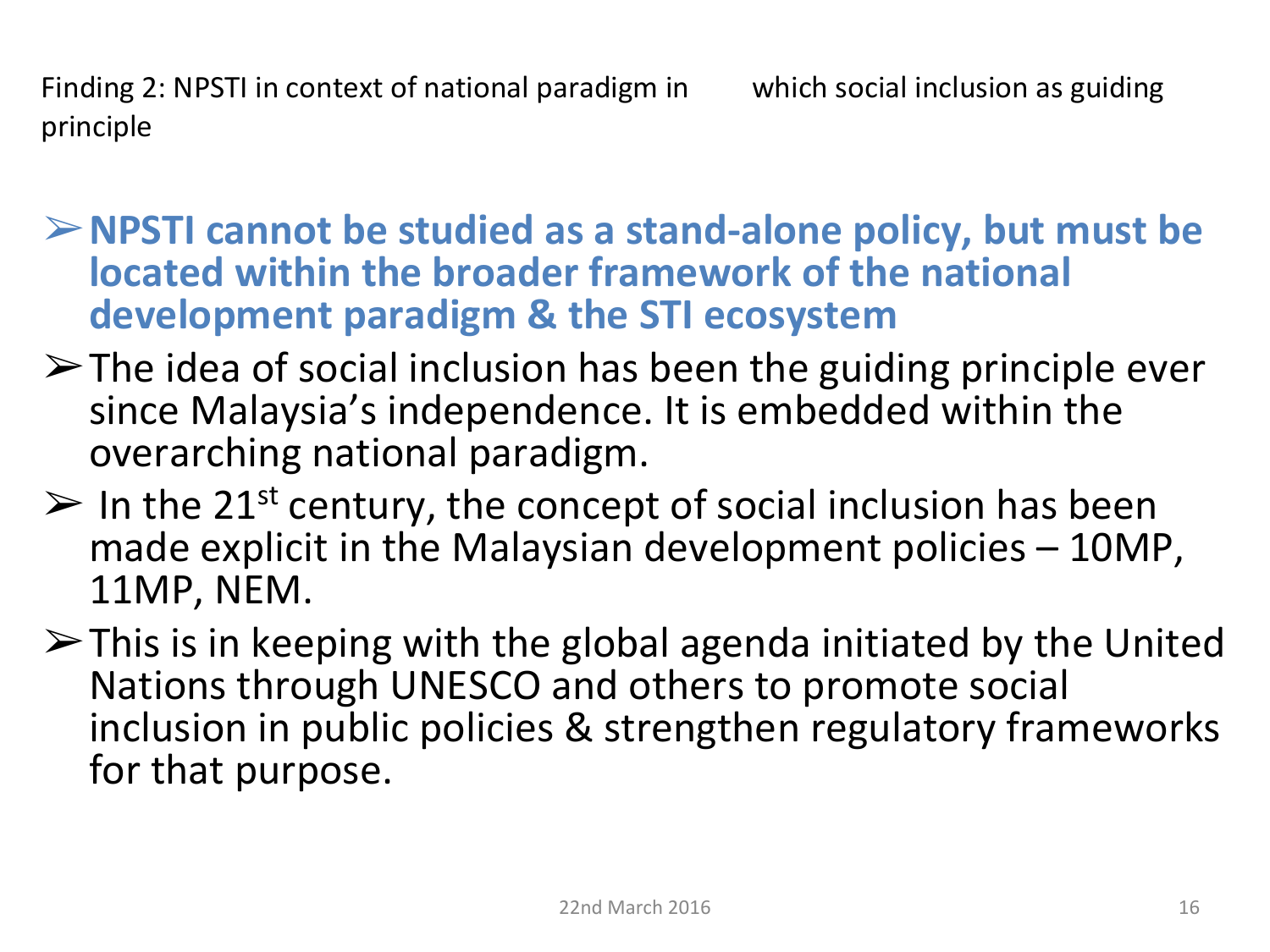Finding 3: "Moderate" score assessment of four Programmes

- $\triangleright$  Based on EquIPP instrument, the assessment of the four grant programmes under NPSTI shows that they achieve a "moderate level" score in terms of processes of social inclusion  $-$  strong in certain themes, not strong in others.
- $\triangleright$  However, the grant documents cannot be analysed in themselves as they need to be backed or complemented by documents that are kept in files & are not readily available
- $\blacktriangleright$  also from information gathered through interviews with the relevant MOSTI officers with institutional memory
- $\geq$ Only by combining these methods that the grant programmes achieve the 'moderate' score.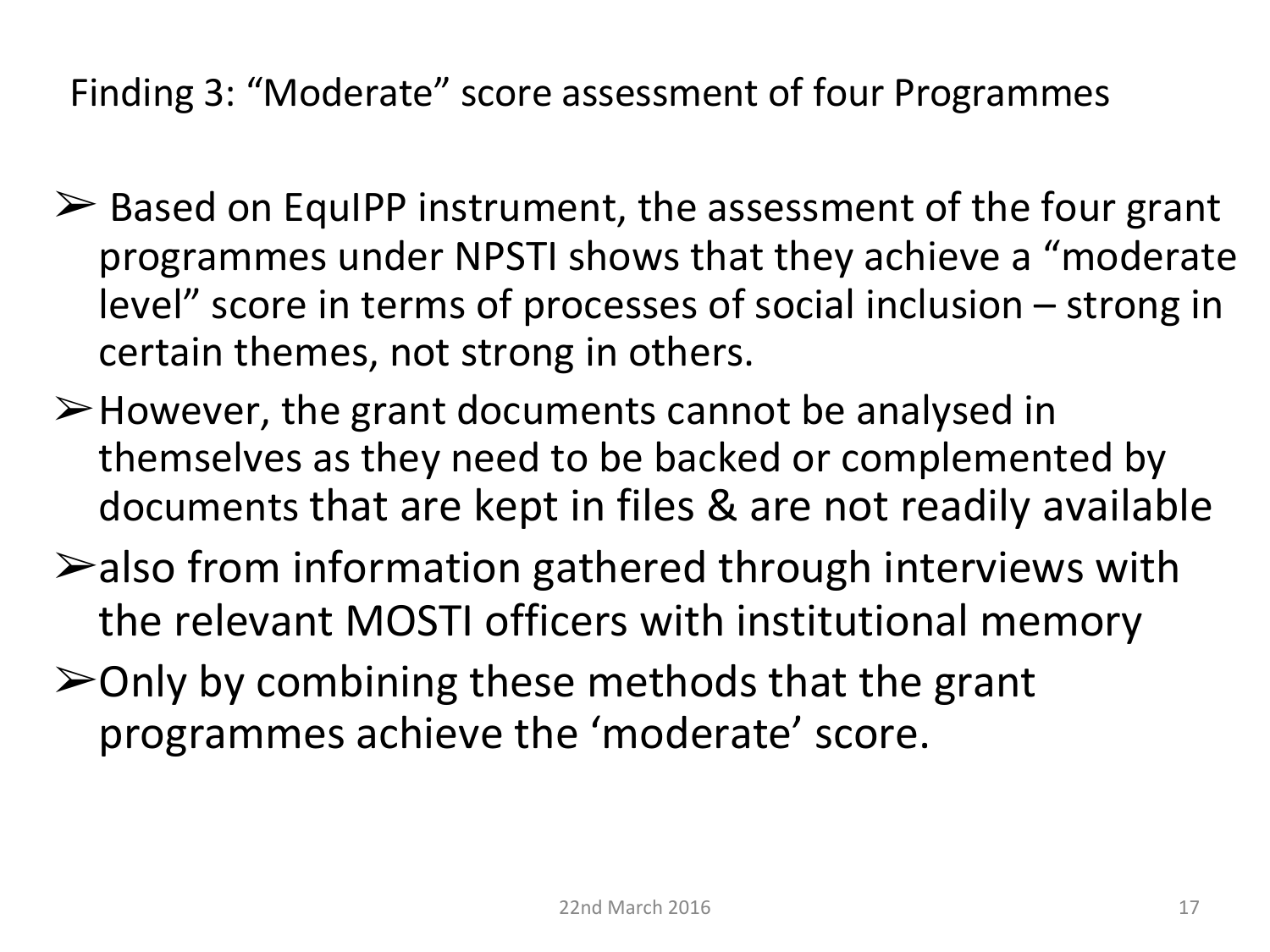### Finding 4: Usefulness of EquiFrame, EquIPP & Analytical Framework

- $\triangleright$  EquiFrame and EquIPP are useful to consider programmes and mid-level policies and serve as a checklist & comprehensive audit.
- $\triangleright$  EquiFrame in particular is useful to help identify Core Concepts of social inclusion & vulnerable groups
- $\triangleright$  EquIPP is useful for the purpose of assessing the processes of social inclusion in policy making.
- $\triangleright$  However, the instruments need to be used with care and with an understanding of the wider and deeper historical context of Malaysia, & used together with UNESCO Analytical Framework.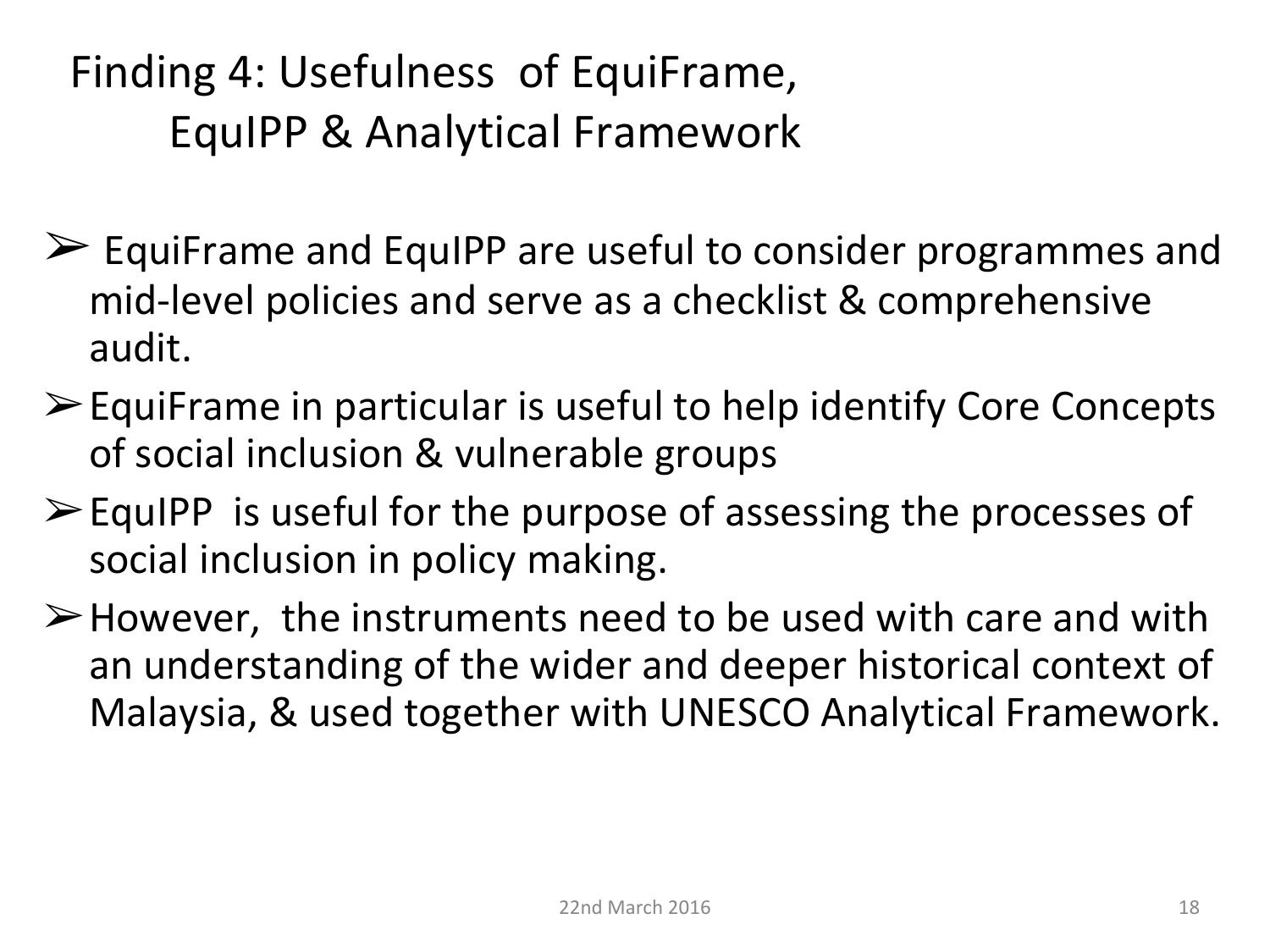Finding 4: Usefulness of EquiFrame, EquIPP & Analytical Framework **(contd…)**

- $\triangleright$  "The Analytical Framework For Inclusive Policy Design: Malaysia" developed by the UNESCO Policy Lab was helpful for macro-historical & multidimensional analysis of policies & paradigms.
- $\triangleright$  The Analytical Framework provides the means for such a policy analysis by providing one specific parameter and three policy markers to consider the dynamic character and the historical evolution of the issues of exclusion and the agenda of inclusive development.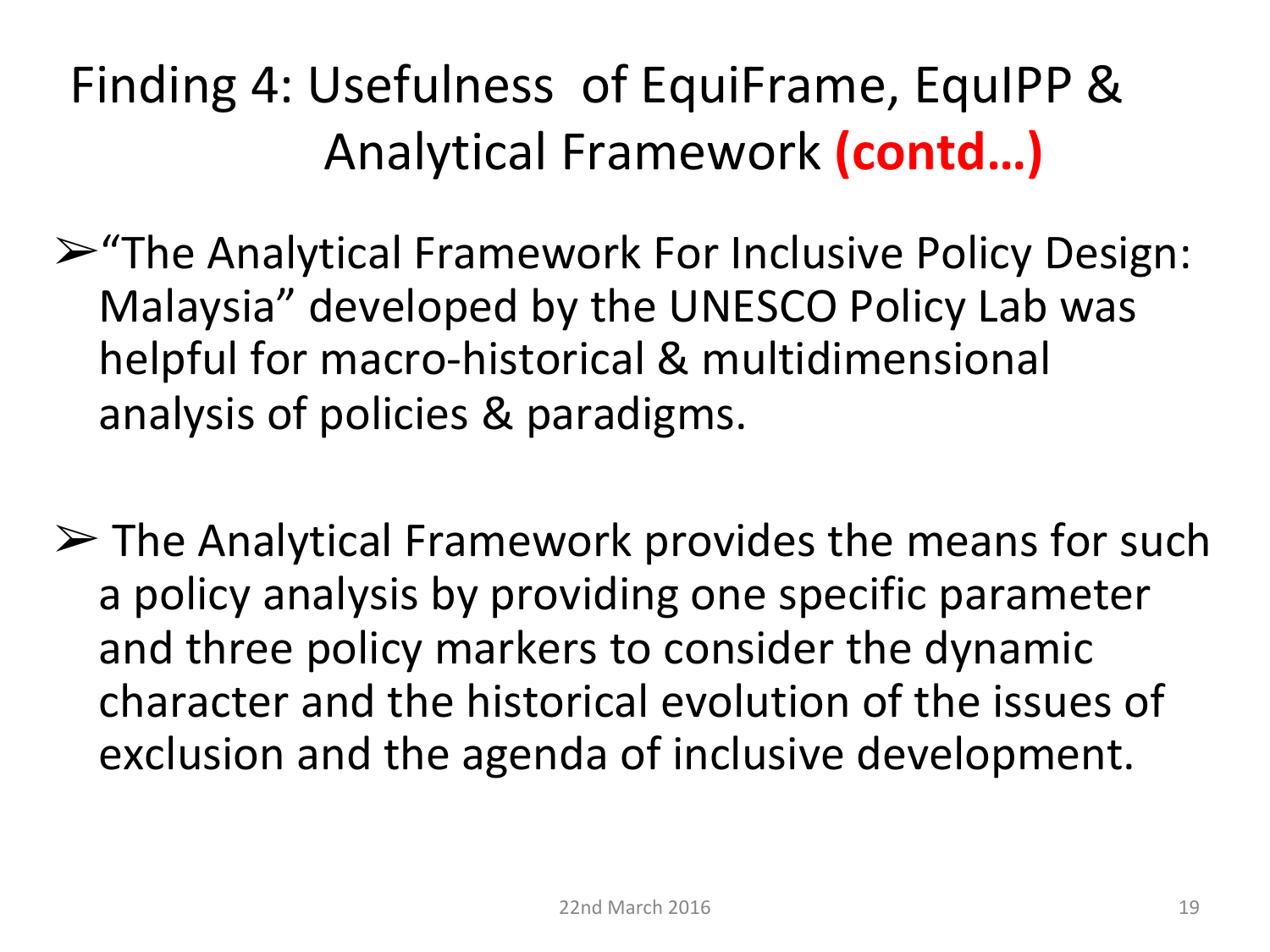## Finding 5: Social sciences and humanities

- In NPSTI and the Four Grant Programmes, social sciences is given some consideration, together with a long list of the various fields of science & technology.
- This indicates an important recognition to the role of social sciences and humanities in the STI sector to promote innovation and social inclusion.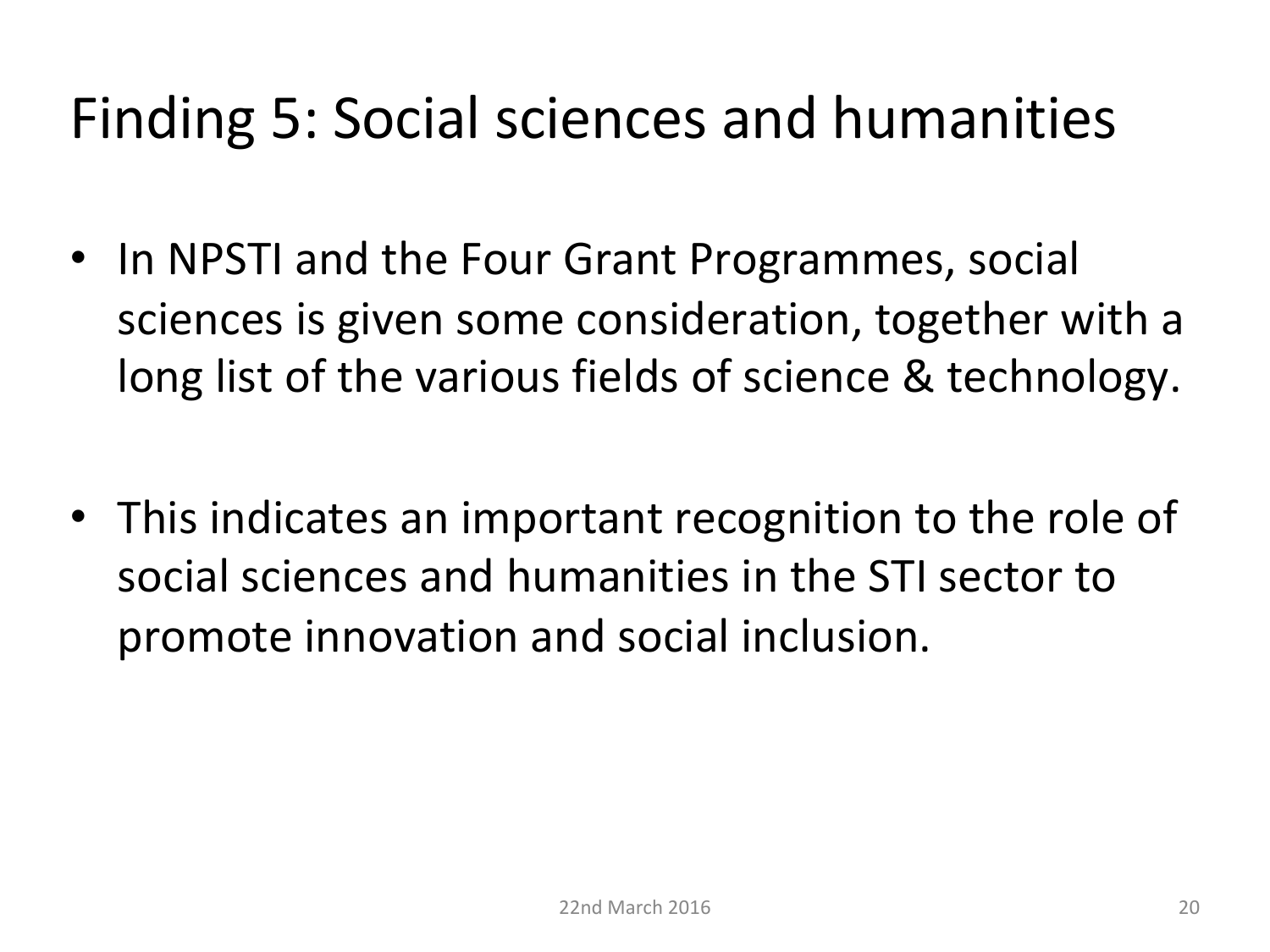#### Finding 6: The use of ANJUNG Framework

- $\triangleright$  Each country has its own story to tell. The Malaysian case study made use of the EquiFrame, EquIPP and Analytical Framework for Inclusive Policy Design: Malaysia;
- $\triangleright$  In the process, the National Working Group had developed its own broad approach by combining the various methods/parameters, and extending it into several domains. This is called "Analysis of Networks and Juxtapositions Underpinning National Governance" based on Malaysian case study.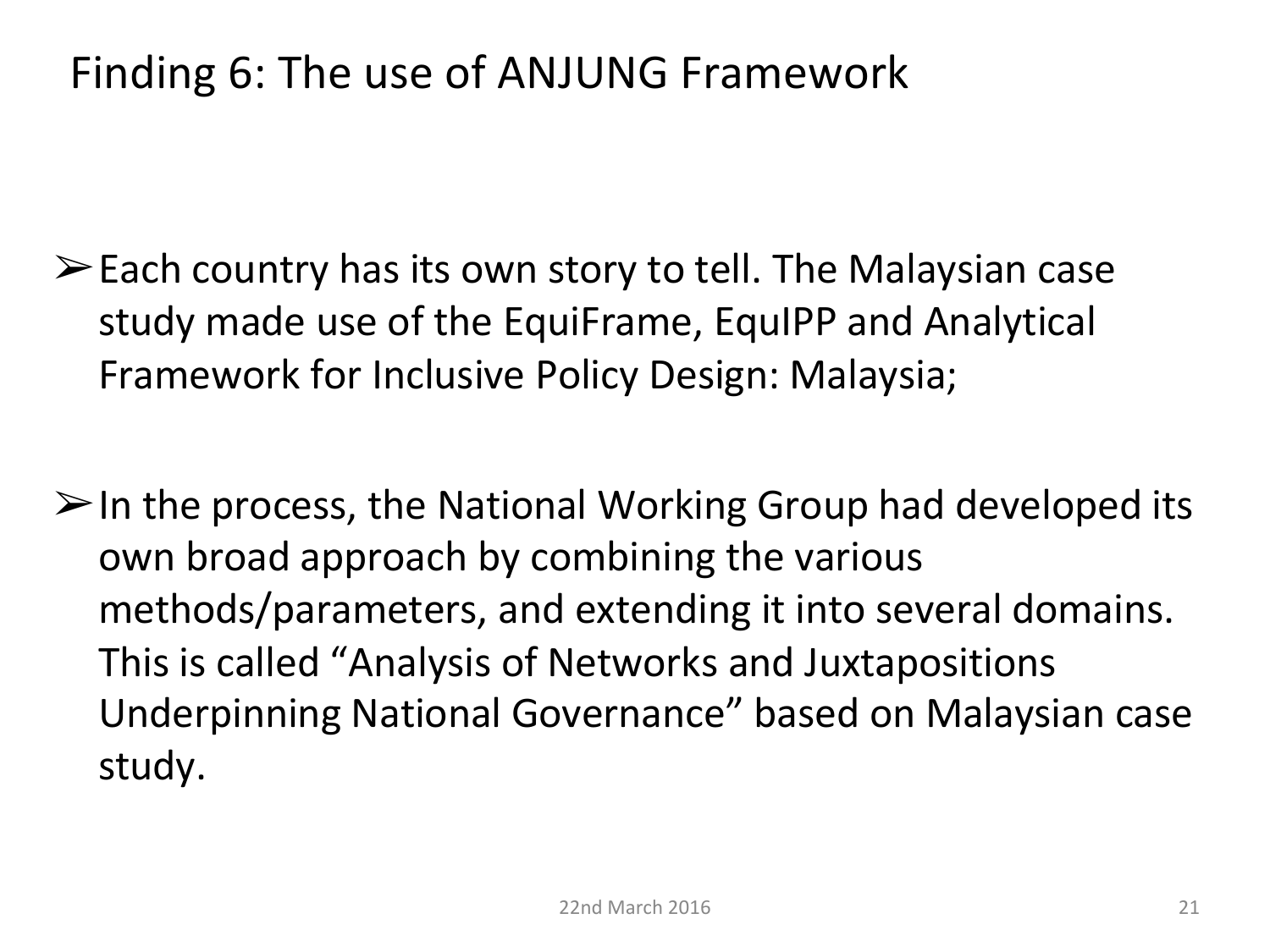# Finding 7: On data quality & gaps

- $\triangleright$  Key issue is having access to data that is disaggregated to a level sufficient to inform and monitor policies as required by Sustainable Development Goals (SDGs) for the achievement and monitoring of the 17 goals and 169 targets by 2030 with "quality, accessible, timely and reliable disaggregated data ...to ensure that no one is left behind".
- $\triangleright$  Consultations conducted as part of this study suggest the priority variables needed for analysing social inclusion in Malaysia are sex, age, ethnicity and geographical location. Household composition and marital status were also highlighted as important for monitoring vulnerable groups such as single mothers. A conclusive set of variables for disaggregation is difficult to establish in the short time frame of this study and most likely not appropriate for such a broad agenda as STI.
- $\triangleright$  The demands for data very much 'depends' on the issue being explored and the context of the particular policy being monitored or evaluated. However, based on information gathered, sex, age, geography and ethnicity come through as the highest priorities for measuring social inclusiveness of the NPSTI.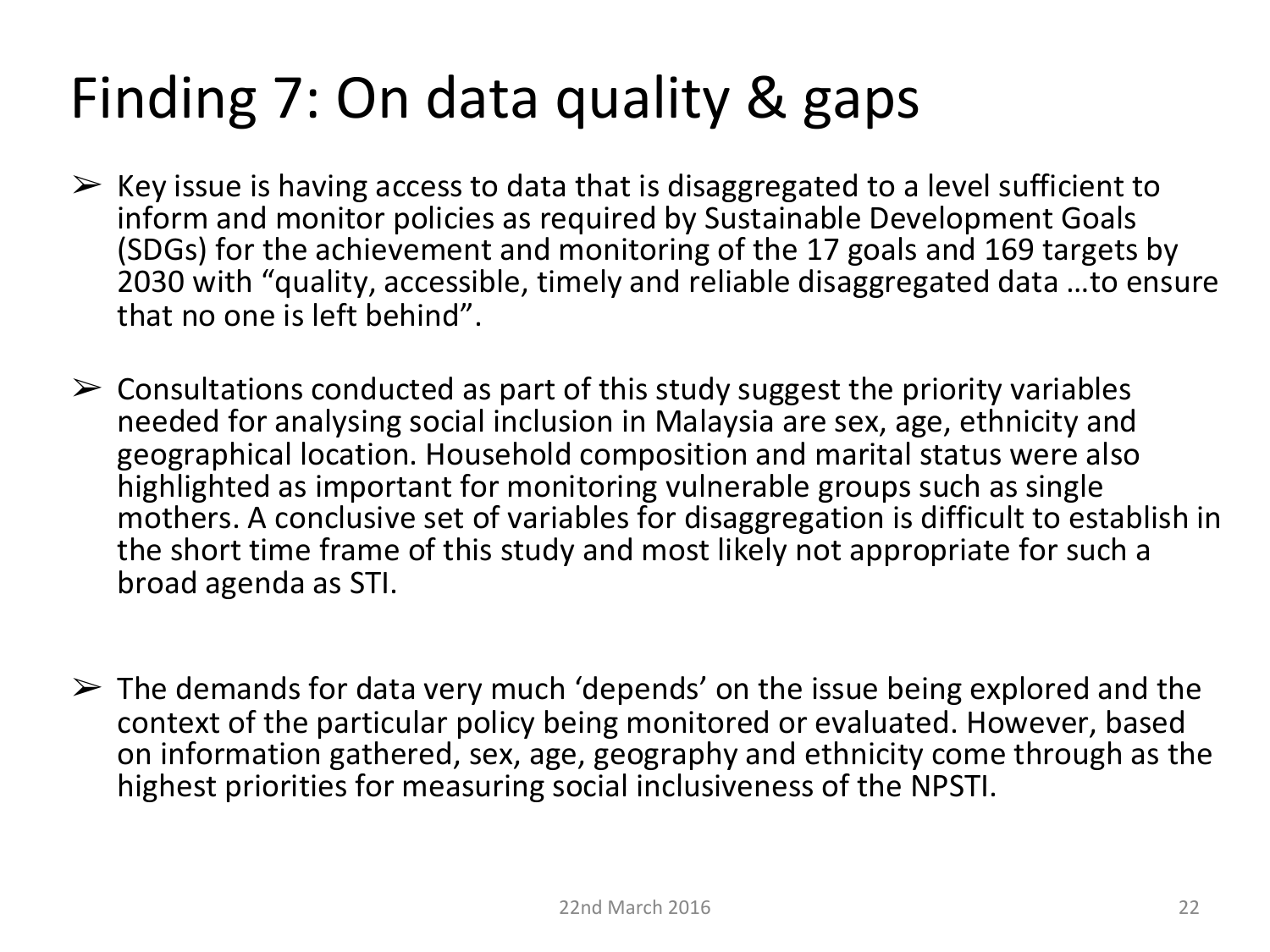**Section Three** 

# **CONCLUSION – MOVING FORWARD**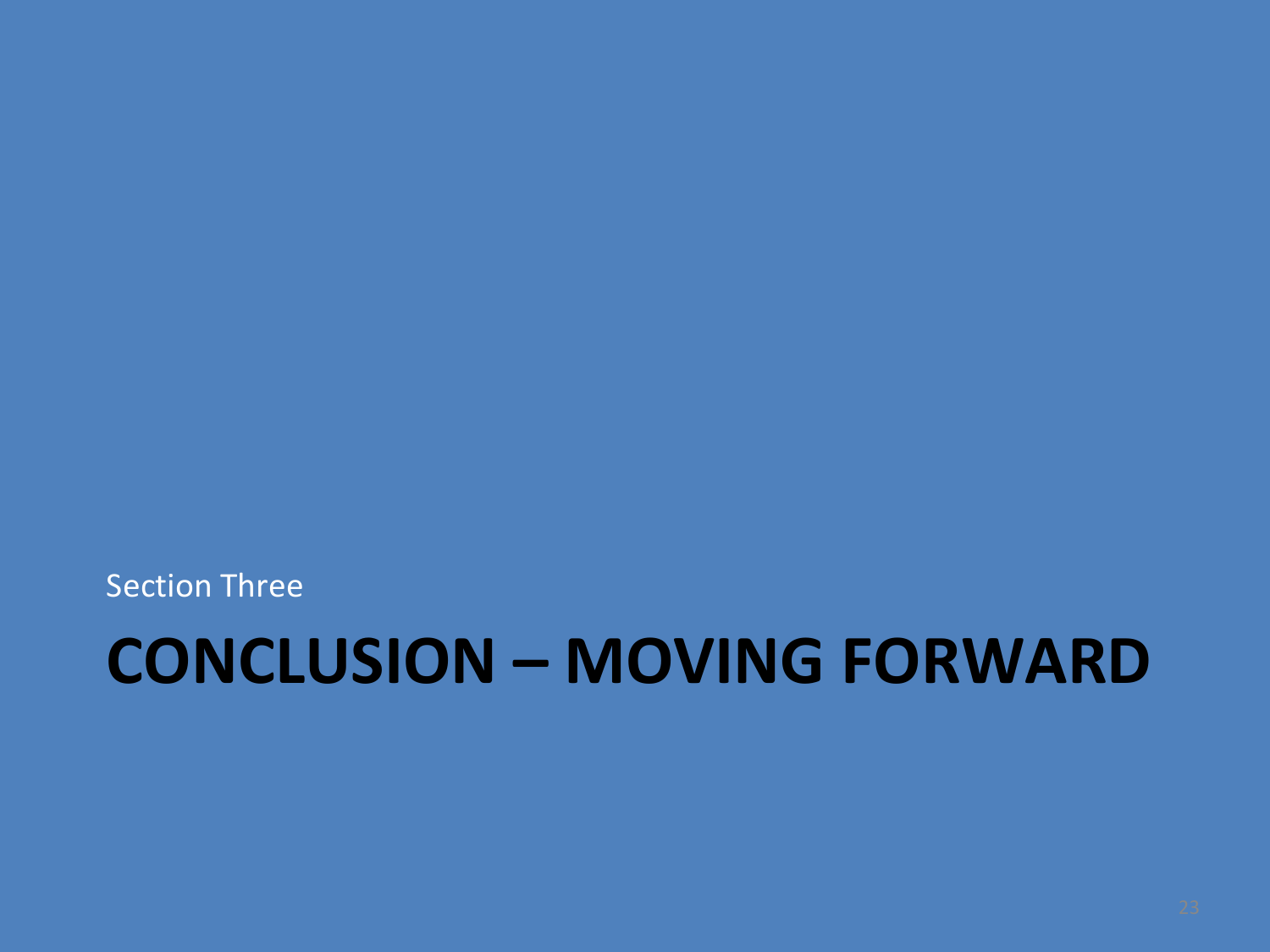- $\triangleright$  Talent is a key factor in Malaysia's progress.
- $\triangleright$  Talent in various fields and from various levels of society can only be harnessed if obstacles to their realisation can be overcome and equal opportunities and access for all regardless of their colour, creed, socioeconomic background and gender can be guaranteed.
- $\triangleright$  This is where enhancing appropriate social inclusion measures in public policies such as NPSTI become crucial to harness such talent and utilise them for the country's development and transformation.
- $\triangleright$  NPSTI (2013-2020) ends in four years time.
- $\triangleright$  Hence it is timely to review and prepare for the next NPSTI that enhances social inclusion & subsequently relate directly **to SDG framework (2015-2030)**